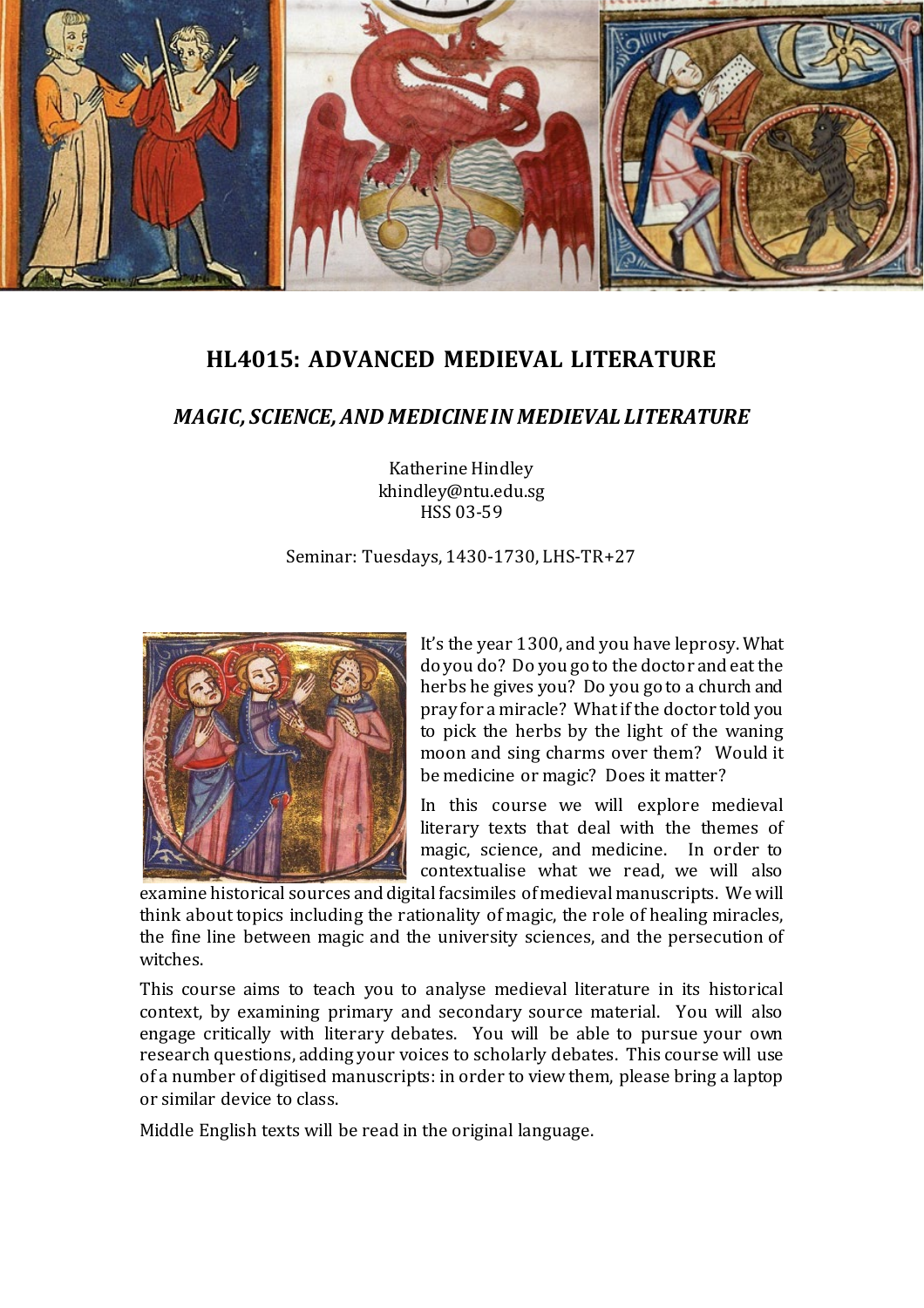## **Course Text:**

Kieckhefer, Richard. *Magic in the Middle Ages*. Cambridge: Cambridge University Press, 2014. Also available online through NTU Library.

Other readings will be available online or through NTULearn.

### **Assessment:**

| Essay (3,000-3,500 words)                                 | .50% |
|-----------------------------------------------------------|------|
| Presentations, including a poster session                 | 30%  |
| Participation, including two short papers (500 words) 20% |      |

The essay should be a substantial, polished, and fully referenced research paper, examining both primary and secondary sources and engaging critically with relevant scholarly debates. It should make a clear and well-argued claim that is supported by close reading of the text and of relevant outside sources. All paragraphs should be related to this topic and follow a coherent, persuasive structure. As the major written assignment for this course, your essay will be submitted through Turnitin. You must include proper academic references to all your sources.

You will present in class on the literary texts and historical sources under discussion, situating them within the broader academic field. You will also present your own research in progress at a mock conference poster session.

The participation grade will reflect your commitment to the class as evidenced by attendance, preparation of readings, contribution to discussions, productive responses to others' ideas, and short written assignments. Read the assigned texts thoroughly, keeping in mind the guiding questions and making notes as you go. Note questions and problems that occur to you and be ready to share these ideas in class.

## **Course Policies:**

- Attendance and Participation: The success of any seminar depends on the active participation of all its members. Barring illness or emergencies, you must attend every seminar. You must arrive on time, having done the required readings and any assigned work, and be ready to participate in the class discussion. Failure to do so will reduce your participation grade Failure to do so will reduce your participation grade significantly. If you need to miss a class you must get in touch with me *before* that week's meeting.
- Late Work and Extensions: if your essay is late, it will be marked down by one third of a letter grade for each day that it is overdue (i.e. a paper that would have received a B will receive a B-). No work will be accepted more than seven days late. Extensions will be granted only in exceptional Extensions will be granted only in exceptional circumstances, including documented illness or genuine emergency.
- Seeking Help Outside Class: you are encouraged to use any form of legitimate aid to help you write papers and research topics that interest you. Obvious sources of legitimate assistance include me, the coaches at the LCC Communication Cube, and the subject librarians at the library.
- Plagiarism and Academic Dishonesty: Don't do it! If I find that you have misrepresented someone else's work as your own you will fail the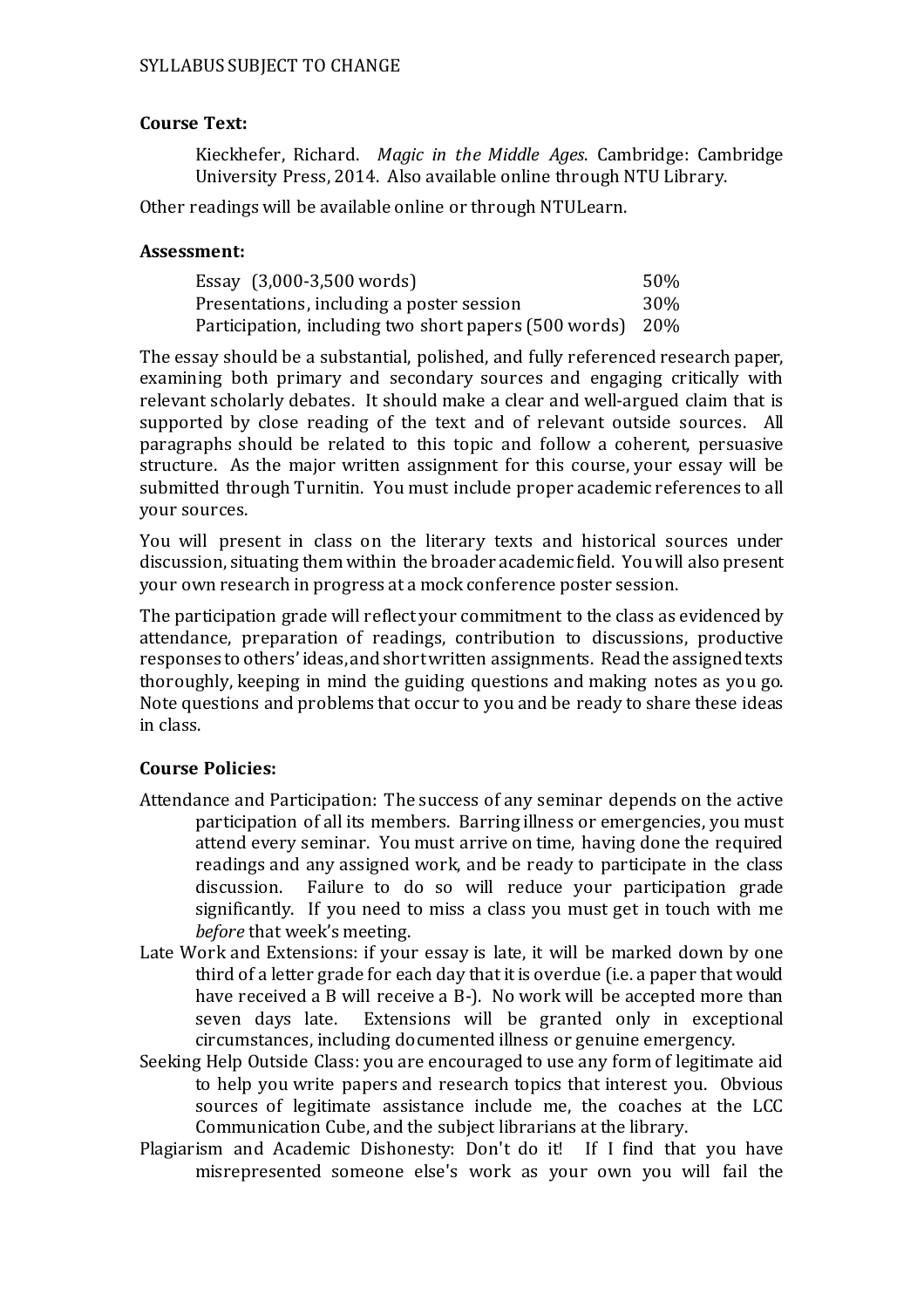assignment and possibly the course. If you are unsure of how or when to cite a source, please ask me or refer to the university's academic integrity resources online.

### **Questions?**

Feel free to come to me if you have any questions! Most importantly, if you feel that you're falling behind in the course for any reason, please talk to me. The sooner we discuss any obstacles to your success in this class, the more likely it is that we will be able to fix them.



## **COURSE SCHEDULE**

## **1. Introduction to Magic, Science, and Medicine (12 January)**

Questions: *What are we talking about when we talk about magic, science, and medicine and the relationship between them (or lack thereof)? What sort of questions can we answer when we study medieval depictions of magic and medicine? How does Pliny distinguish magic from science?*

Jacalyn Duffin, 'The Doctor was Surprised, or How to Diagnose a Miracle'. *Bulletin of the History of Medicine* 81, no. 4 (2007): 699-729. Richard Kieckhefer, 'The Romance of Magic in Courtly Culture'. In *Magic in the Middle Ages*, 95-115. Cambridge: Cambridge University Press, 2000.

Pliny the Elder, *Natural History*, Book 30, chs 1-8 and any five other remedies that strike your fancy.

Please read these texts before class.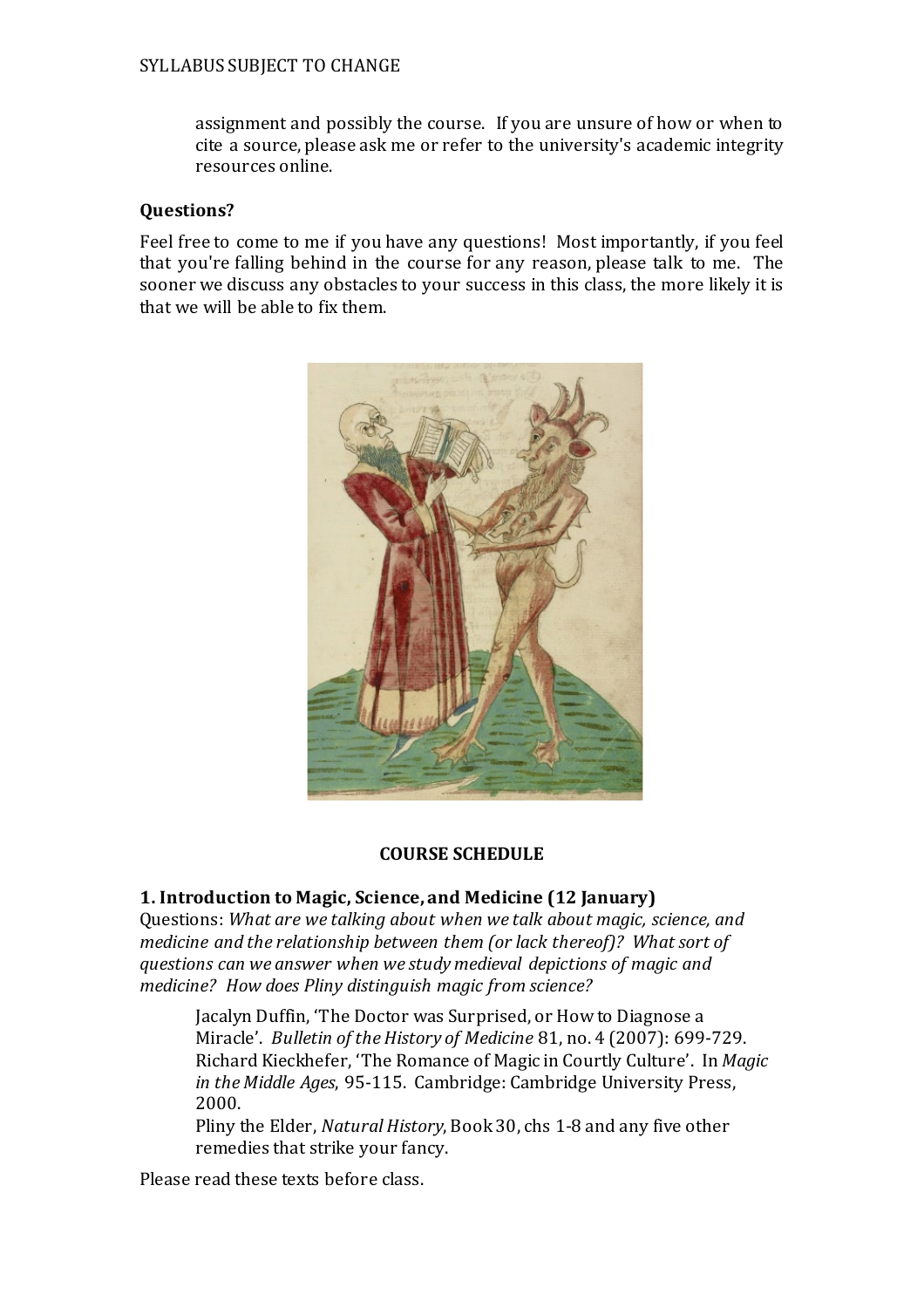# **2. Late Antiquity and its Influence (19 January)**

Questions: *What traditions of magic and ideas about the natural world were circulating in the period before the Middle Ages? How far do these ideas and sources lay the groundwork for medieval developments?* 

Richard Kieckhefer. 'The Common Tradition of Medieval Magic'. In *Magic in the Middle Ages*, 56-94. Cambridge: Cambridge University Press, 2014. I Samuel 28 (The Witch of Endor). Use Douay-Rheims version. Extracts from the Middle English Metrical Paraphrase of the Old Testament(stanzas 592-5).

The Tales of Ulysses and Telegonus (ll.1261-1788) and Saul and the Witch (ll.2384-2400) from Gower's *Confessio Amantis*

# **3. Medicine, Miracle, and Magic (26 January)**

Questions: *How and to what degree are medicine, miracle, and magic distinguished? Were they hostile to one another? How do we know? Is this relationship consistent in this week's article and primary sources?* 

Richard Kieckhefer, 'The Classical Inheritance'. In *Magic in the Middle Ages*, 19-42. Valerie Flint. 'The Early Medieval 'Medicus,' the Saint - and the Enchanter'. *Social History of Medicine* 2, no. 2 (1989): 127-45. Ælfric of Eynsham, 'The Passion of St Bartholomew the Apostle' Extracts from *The Siege of Jerusalem*. Selection of miracle accounts. Thomas Fayreford (fl. 1400-1450), amulet for epilepsy.

# **4. Magic in Medieval Romance (2 February)**

Questions: *How did medieval authors represent magic and the users of magic? What different kinds of magic appear?*

*Amoryus and Cleopes Sir Orfeo*

#### **5. Medicine in Medieval Romance (9 February) Short paper (500 words) due in class**

Questions: *Does medieval romance represent medicine realistically? What do authors gain by including scenes of medical treatment?*

*Eger and Grime*

Nancy G. Siraisi, 'Physiological and Anatomical Knowledge'. In *Medieval and Early Renaissance Medicine: An Introduction to Knowledge and Practice*, 78-114. Chicago; London: The University of Chicago Press, 1990.

# **6. Speech and the Power of Words (16 February)**

Questions: *How were words used in medieval magic (i.e. as units of meaning, symbols, etc.)? How did they exert magical power?* 

Extracts from Al-Kindi, 'On the Rays of the Stars' John 1.1-14. Use [Douay-Rheims version.](http://www.drbo.org/) Selection of spoken charms from medieval England.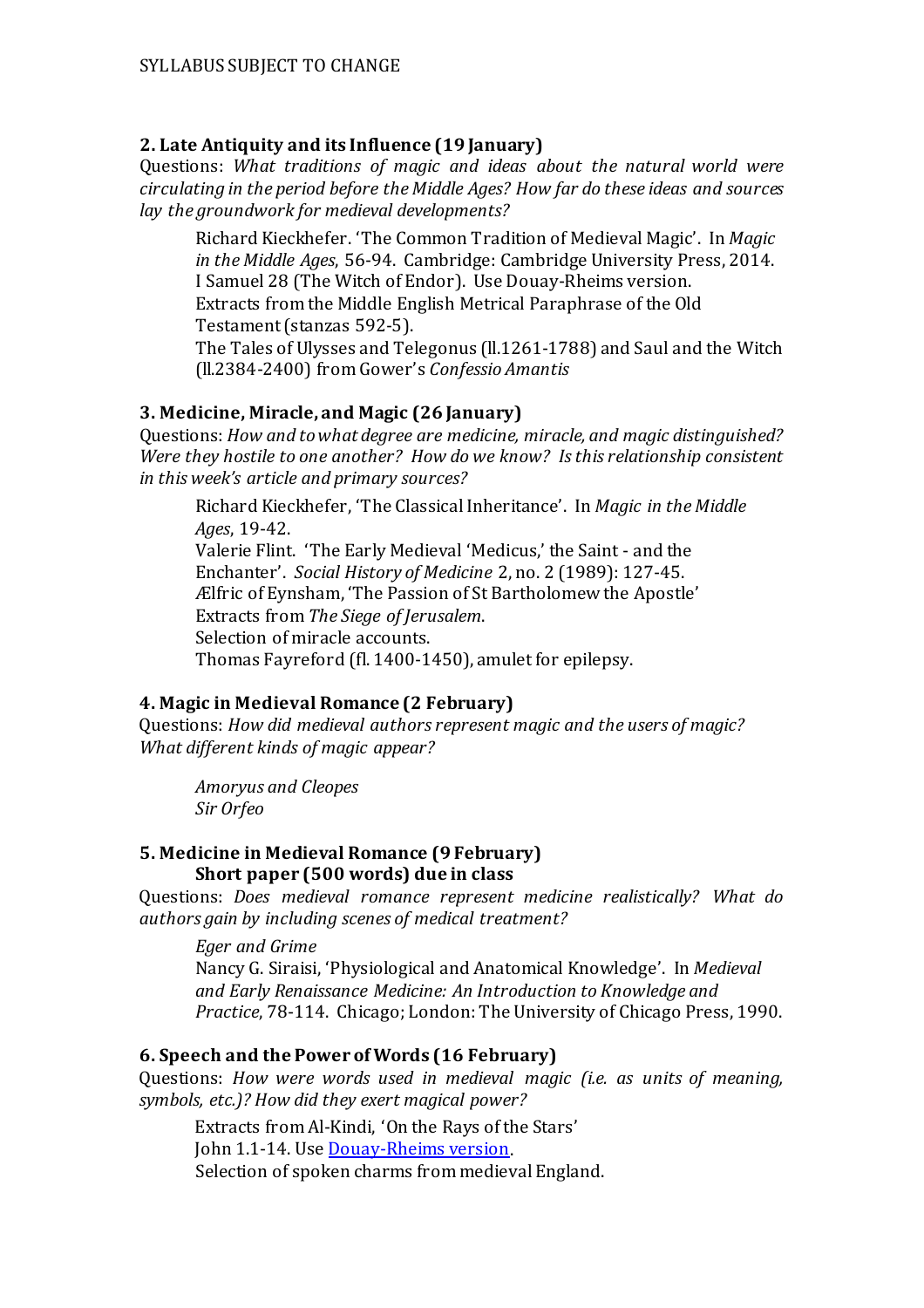Claire Fanger, 'Things done wisely by a wise enchanter: Negotiating the Power of Words in the Thirteenth Century'. *Esoterica* 1 (1999): 97-131. Jonathan Roper, 'Towards a Poetics, Rhetorics and Proxemics of Verbal Charms'. *Electronic Journal of Folklore* (2003).

## **7. Text and the Power of Words (23 February)**

Questions: *Did books themselves have any power, independent of or in addition to the words on their pages? What kinds of words had power?*

Extracts from Chaucer, *Troilus and Criseyde* Extracts from *The Book of Margery Kempe* Thomas Aquinas, *Summa Theologica* q.96, art. 4 Klaassen, Frank. "The Ars Notoria and the Sworn Book of Honorius." In *The Transformations of Magic: Illicit Learned Magic in the Later Middle Ages and Renaissance*, 89–114. Penn State University Press, 2012. Selection of textual charms from medieval England Look at digital images of New Haven, Beinecke Library, Takamiya MS 56, a manuscript 'birth girdle', and of New Haven, Beinecke Library, Mellon MS 1, a copy of the *Ars Notoria*.

# **RECESS WEEK**

# **8. Alchemy (9 March)**

Questions: *What did the medieval practice of alchemy involve, and what was its relationship to magic and science?* 

Chaucer, 'The Canon's Yeoman's Prologue and Tale' Lawrence M. Principe. 'Maturity: Medieval Latin *Alchemia*'. In *The Secrets of Alchemy*, 51-82. Chicago; London: The University of Chicago Press, 2013.

Mark J. Bruhn, 'Art, Anxiety, and Alchemy in the 'Canon's Yeoman's Tale''. *Chaucer Review* 33:3 (1999) 288-315.

## **9. Technology and Magic (16 March) Essay proposal (500 words) due in class**

Questions: *In what instances and in what ways was technology considered magical? What do the examples considered in this session tell us about medieval explanations of "magical" phenomena?* 

Chaucer, 'The Squire's Tale'

Look up images of the *Bellifortis*in the [New York Public Library's Digital](http://digitalgallery.nypl.org/)  [Gallery.](http://digitalgallery.nypl.org/) 

William Eamon. 'Technology as Magic in the Late Middle Ages and the Renaissance'. *Janus* 70 (1983): 171-212.

We will also think again about *Amoryes and Cleopes*.

## **10. Practitioners (23 March)**

Questions: *Who practiced magic and medicine, and where did they learn their arts? How do medicine and literature intersect? Why write medical recipes in verse?*